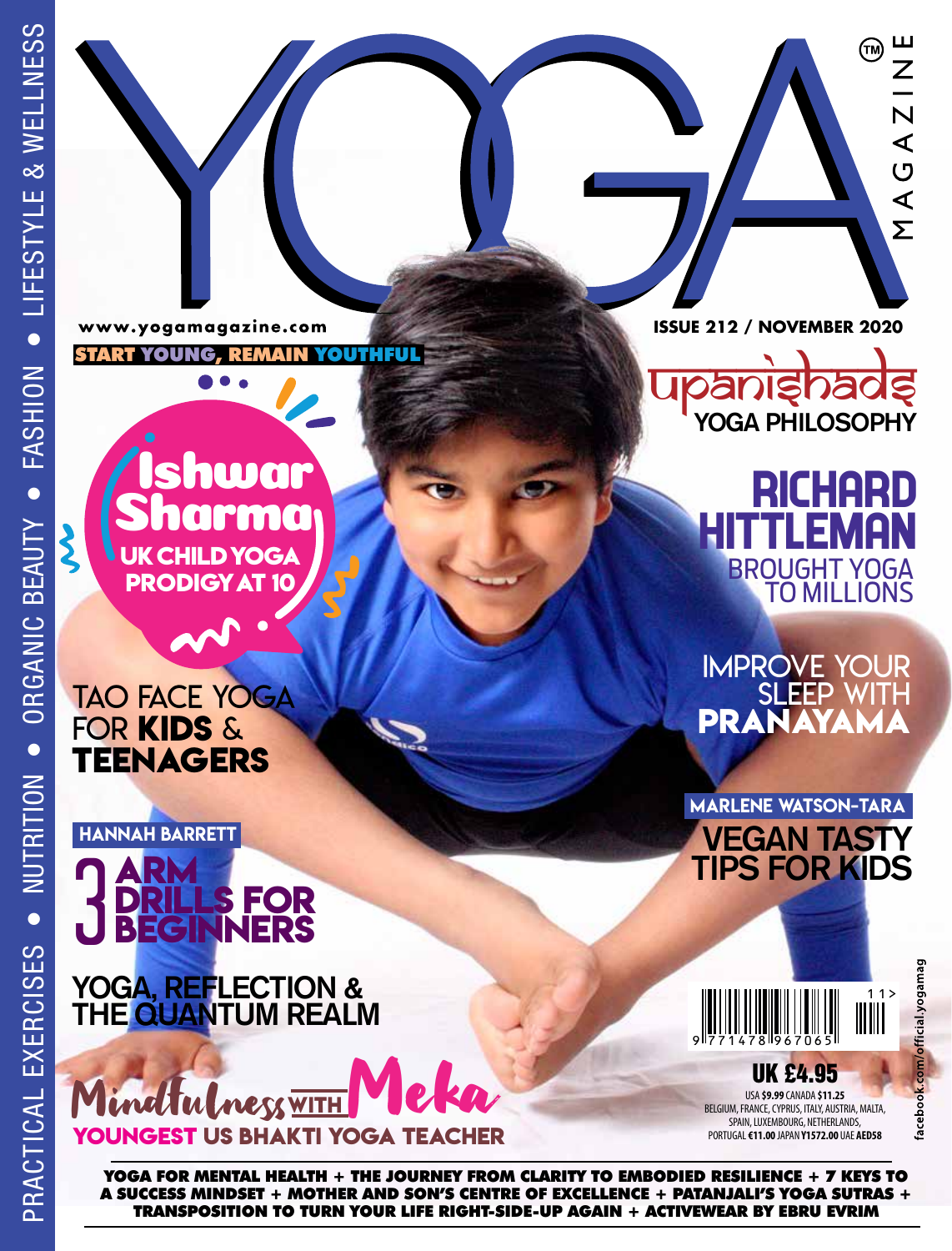## The<br>journey from Clarity<br>to Embodied Resilience

**Words: Melanie C. Klein**



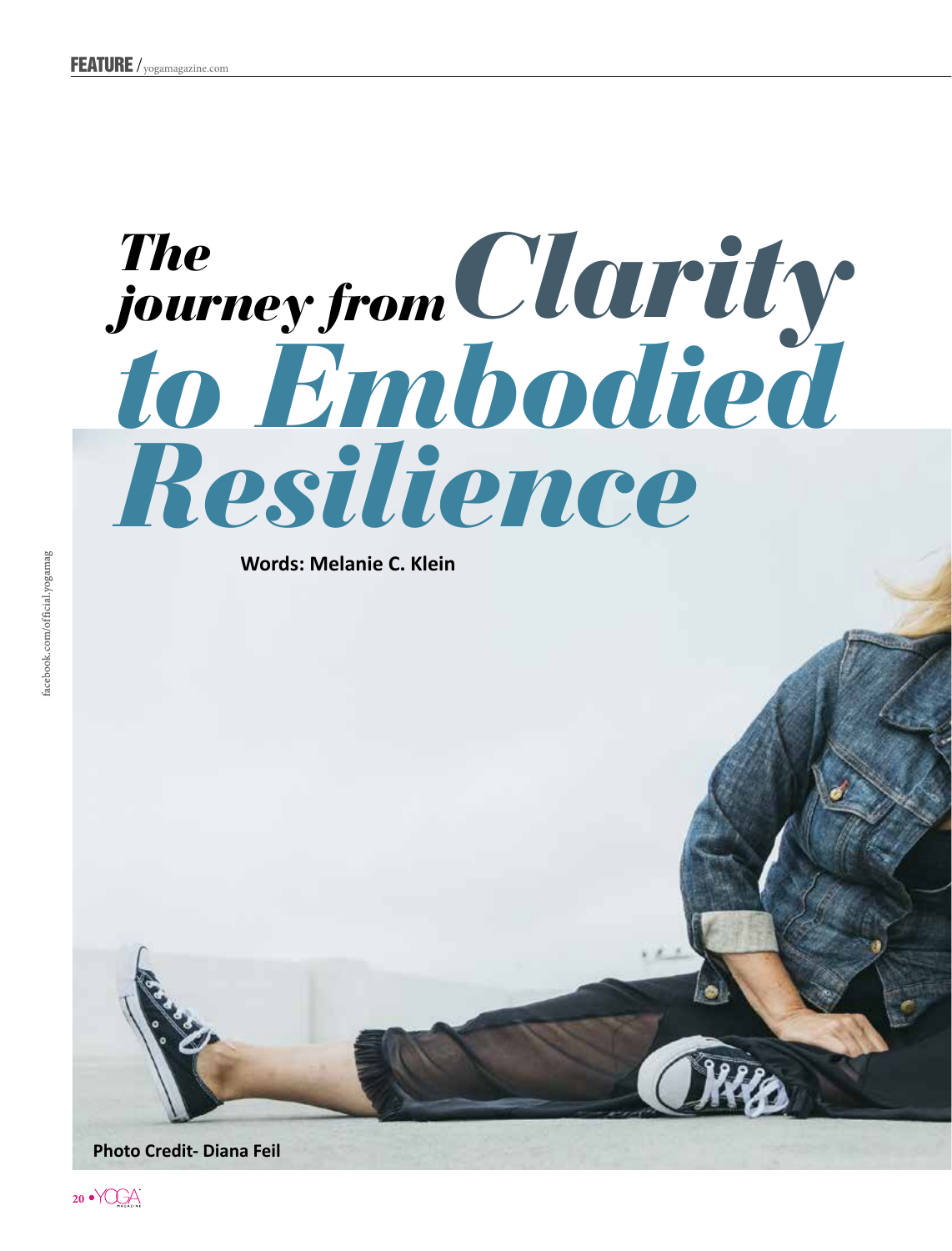

t wa<br>
colle<br>
class<br>
I firs<br>
I firs<br>
life<br>
decl<br>
this moment<br>
certain and of t was in a dingy college sociology classroom in 1994 that I first committed my life to exposing and declaring the truth. In this moment I was absolutely certain and compelled to move in a clear direction without question or hesitation. I made a silent declaration inside myself to seek and speak the truth to the best of my ability. I made a promise that I would share my truth without shame or guilt and I committed to sharing the tender, dark, beautiful yet sometimes painful journeys of others who'd healed their wounds and overcome the limited expectations projected onto them.

After working as a professor of Sociology and Gender/ Women's Studies for seven years, I began taking the experience and study of social justice and liberatory work I'd engaged in since that powerful day in 1994 to emerging online wellness and spiritual spaces through my writing and commentary. Very quickly, it became depressingly clear that "spirituality" lacked a sense of critical consciousness.

Oh, the resistance and backlash!

Spiritual bypassing and a general "leave it up the universe" way of thinking made many privileged people feel exempt from concerning themselves or taking action on issues of injustice, as online engagement with and dismissive comments on several of my articles on

yoga, body image and feminism to the sexualization and objectification of women made clear. It was apparent that for many people, their spirituality allowed them to opt out of social action and consciously creating social change. Mostly, it was obvious that writing about existing systems of oppressions and the intersectional -isms popped the feel-good positivevibes-only bubble of a lot of online "spiritual," "wellness" and "yoga" people at the time.

Upon meeting Anna Guest-Jelley online in 2010, I experienced the second of what would become increasingly frequent clear and doubtless moments leading to compelled and unquestioned action.

There weren't a lot of people writing publicly about the intersection of spirituality and social justice at that time. When I ran across Anna's article, "Welcoming the Curvy Yogini" on the same platform

Using the hashtag #whatayogilookslike, we offered examples of everyday yogis without stylists, professional makeup and hair artists practicing yoga in every body in every way imaginable.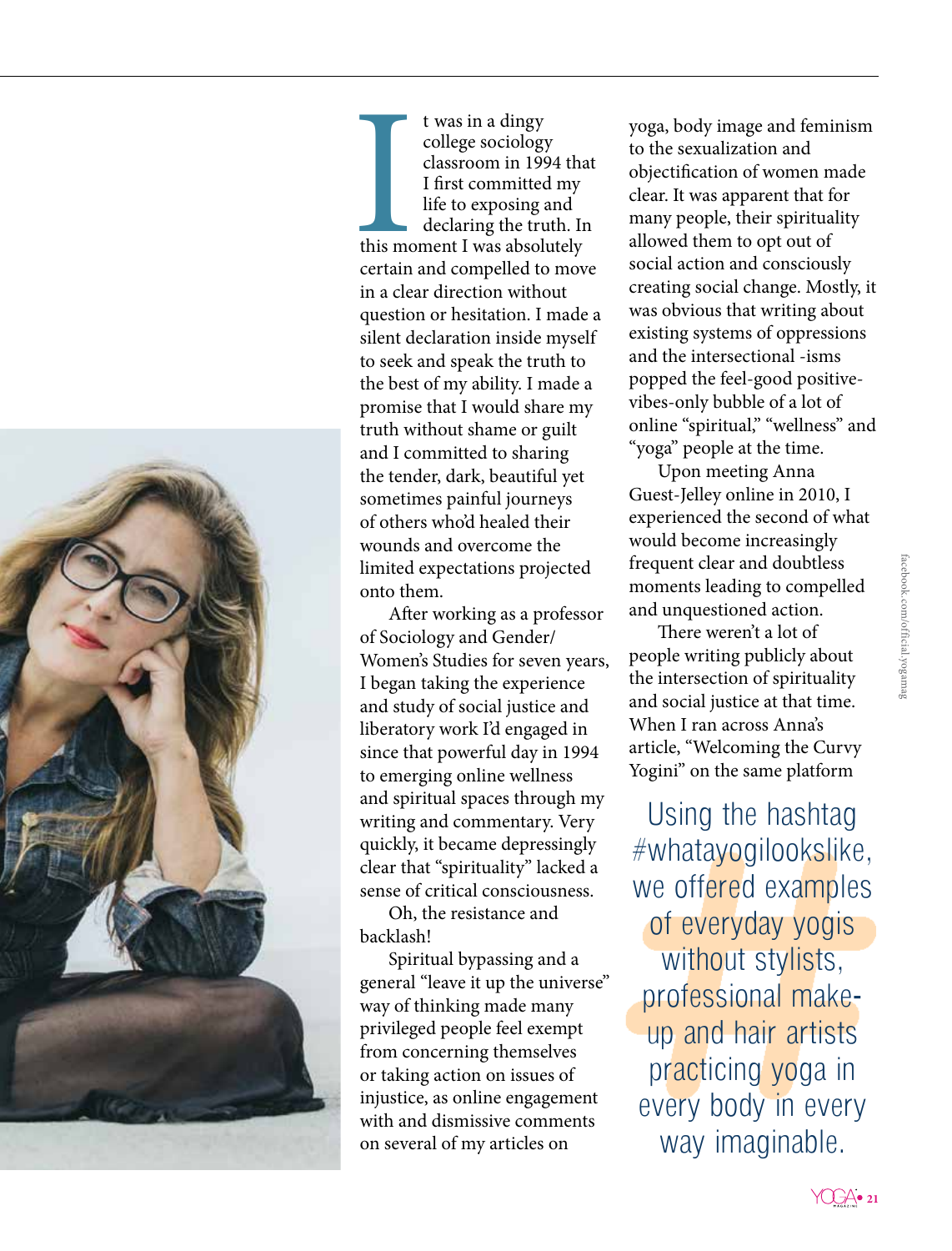I'd been writing for, I knew I'd met a kindred spirit. After our first phone conversation, the electricity between us from Los Angeles to Nashville was palpable and I was struck by the idea of writing a book together… and she was on board! That vague vision for a book eventually became compiling an intersectional anthology on yoga and body image.

Neither of us had been published before or even had an agent, but the vision was so clear that I didn't remotely doubt the two of us bringing it to fruition. Step-by-step, we were drawn forward by the clarity and certainty of this call to create. As with that initial moment in 1994, I was compelled and absolutely driven to serve this call even when I felt tired, drained and overwhelmed from teaching a full load of university classes and caring for my toddler son, and began curating and editing this collection of 25 writers with Anna. *Yoga and Body Image: 25 Personal Stories About Beauty, Bravery & Loving Your Body* was demanding space to make its way into the world and into reader's hands.

*Yoga and Body Image*, an award-winning collection of stories, was published the same year I co-founded the Yoga & Body Image Coalition, a community platform devoted to aggregating and amplifying the increasing number of activists, yoga and meditation practitioners and teachers



## RESILIE  $H$ **30 Mindful Essavs About Finding Empowerment** After Addiction, Trauma. Grief and Loss

## KAT HEAGBERG, MELANIE C. KLEIN, KATHRYN ASHWORTH & TONI WILLIS

that were doing deep and meaningful work around the world, often in isolation and with little community support or solidarity.

As much as Y*oga and Body Image* centered on the transformational and healing aspects of a committed yoga and meditation practice for each contributor's body image and body relationship, it also confronted and challenged the more toxic aspects of yoga culture and the yoga industrial complex.

The coalition was the action arm of the book's themes, meant to disrupt the dominant representation of the "yoga body," yoga practice, accessibility and the homogenous status quo as well as create community and shine a light on those not landing on the covers of yoga magazines.

Using the hashtag #whatayogilookslike, we offered examples of everyday yogis without

acebook.com/official.yogamag facebook.com/official.yogamag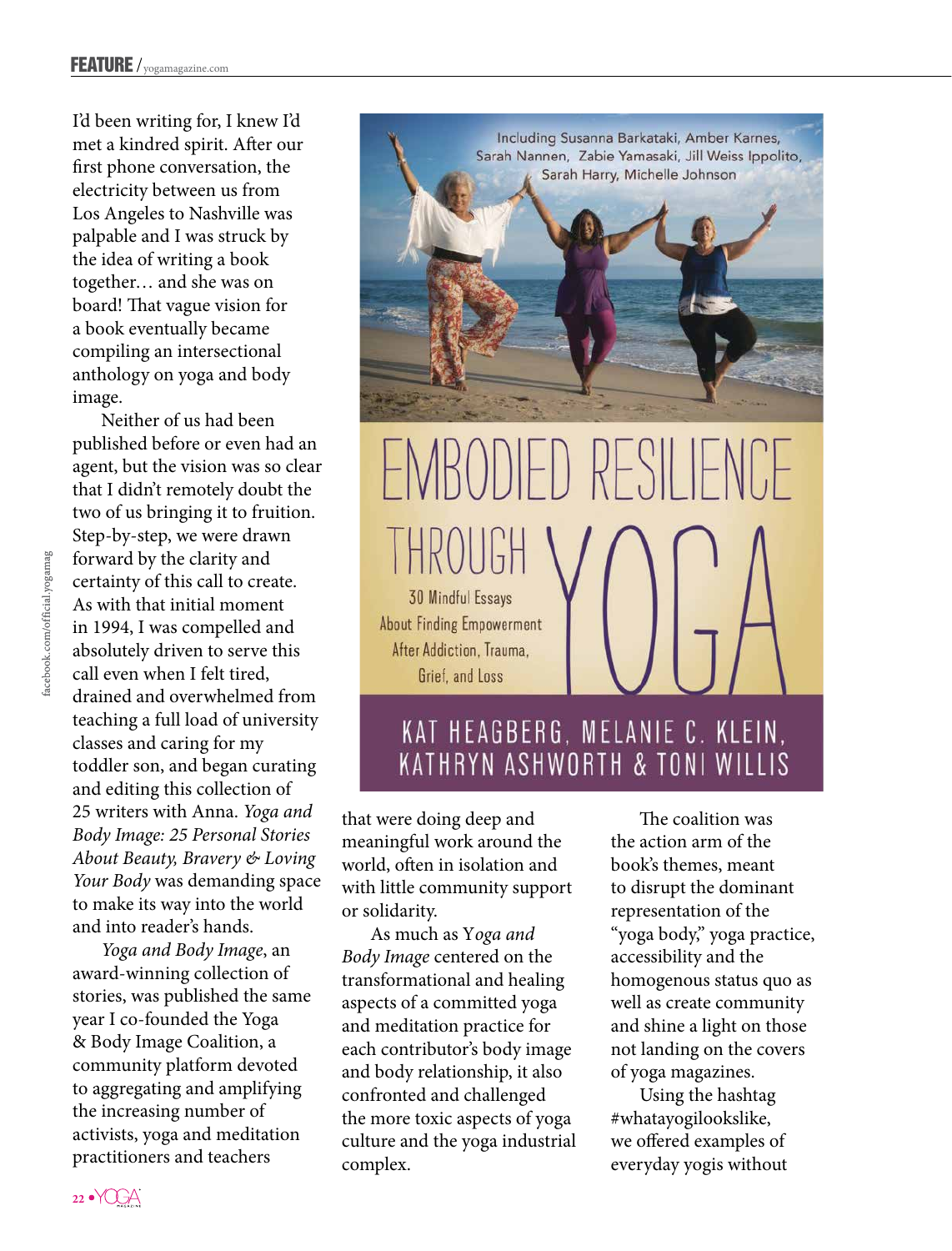stylists, professional make-up and hair artists practicing yoga in every body in every way imaginable, not just in lithe, white, young, able-bodied, cisgendered, toned bodies in bikinis on beaches, the emerging and overwhelming industry standard at the time.

Our next book, Y*oga Rising: 30 Empowering Stories from Yoga Renegades for Every Body* was released in early 2018. It focused on how fearless yoga renegades from every background harnessed and used their newfound sense of personal acceptance and peace to become agents of change.

After nearly 10 years of working with writers and tending to their heartfelt stories, I vowed I was taking a break after *Yoga Rising's* manuscript was complete. But as I read through the submissions for *Yoga Rising* it became clear that another collection of personal narratives was revealing itself.

Stories centered on loss, grief, addiction, assault, and various ways their yoga practice supported their healing from adversities and trauma of various kinds.

**College College College College** 

E3